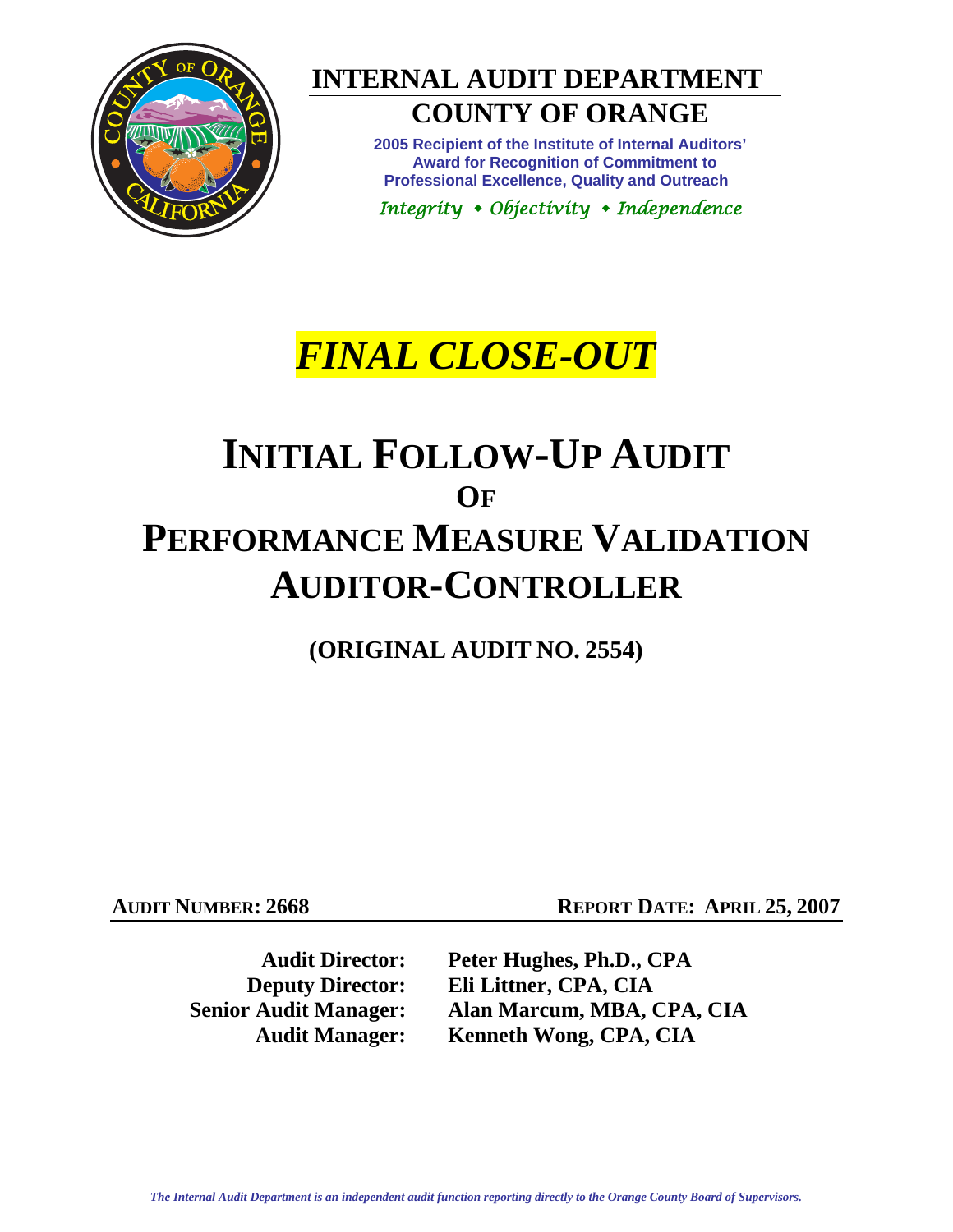### *Final Close-Out*

#### **Initial Follow-Up Audit of Performance Measure Validation Auditor-Controller**

#### **Original Audit No. 2554**

#### **TABLE OF CONTENTS**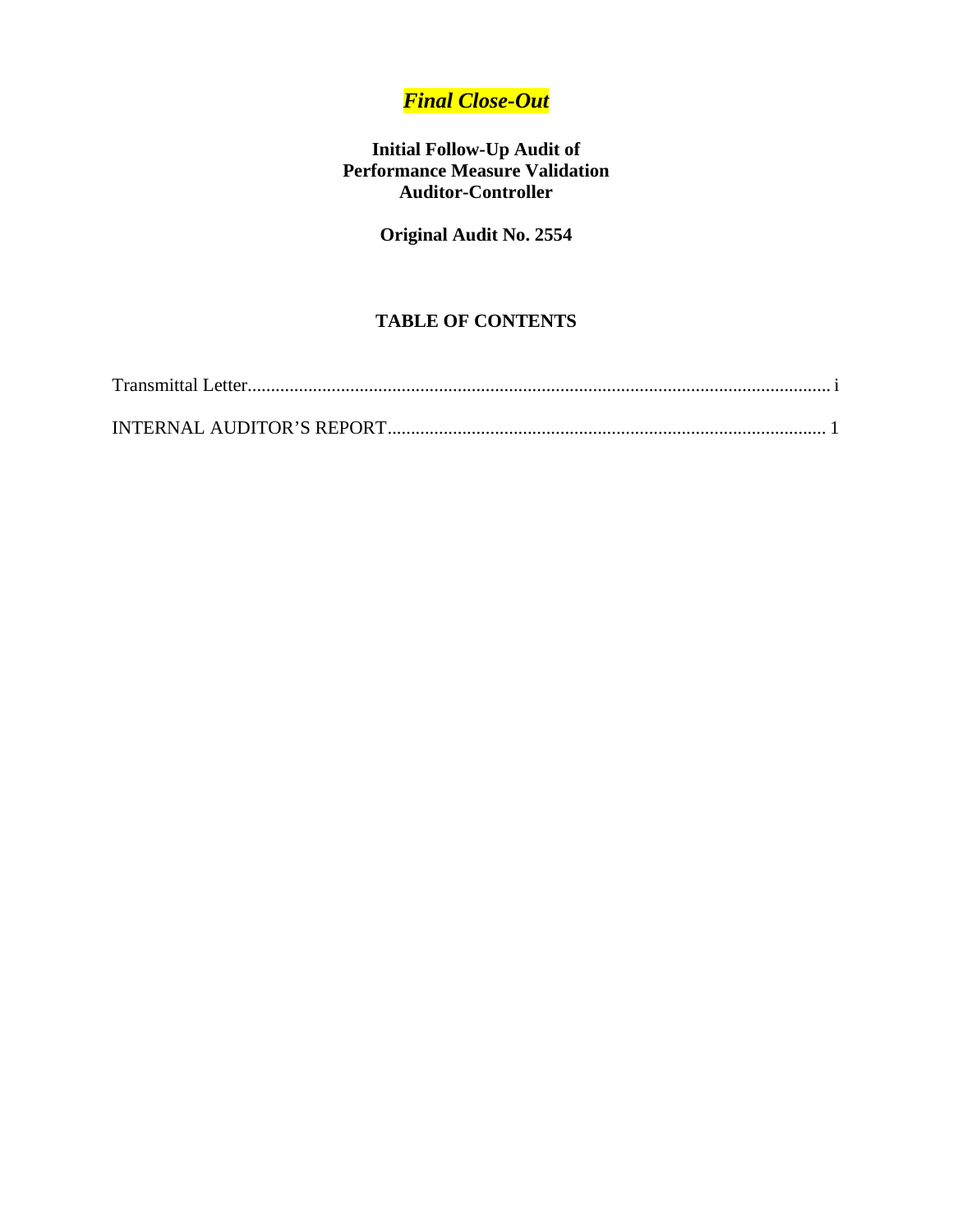<span id="page-2-0"></span>

### COUNTY OF ORANGE  **INTERNAL AUDIT DEPARTMENT 2005 Recipient of the Institute of Internal Auditors'**

 **Award for Recognition of Commitment to Professional Excellence, Quality and Outreach** 

#### *Integrity Objectivity Independence*

**Office of the Director DR. PETER HUGHES** Ph.D., MBA, CPA, CIA, CFE, CITP

> MAILING ADDRESS: 400 CIVIC CENTER DRIVE WEST BUILDING 12, ROOM 232 SANTA ANA, CALIFORNIA 92701

TELEPHONE: (714) 834-5475 FAX: (714) 834-2880 EMAIL: peter.hughes@ocgov.com WEBSITE: www.ocgov.com/audit/

Audit No. 2668

 **ELI LITTNER MICHAEL J. GOODWIN ALAN MARCUM AUTUMN MCKINNEY CPA, CIA, CFE, CFS, CISA CPA, CIA MBA, CPA, CIA, CFE CPA, CIA, CGFM, CISA DEPUTY DIRECTOR SENIOR AUDIT MANAGER SENIOR AUDIT MANAGER SENIOR AUDIT MANAGER**

#### **Transmittal Letter**

April 25, 2007

TO: David E. Sundstrom Auditor-Controller

te Hydes FROM: Peter Hughes, Ph.D., CPA, Directory Internal Audit Department

SUBJECT: Initial and Final Close-Out Follow-Up Audit of Performance Measure Validation of Auditor-Controller, Original Audit No. 2554, Issued April 14, 2006

We have completed an initial and Final Follow-Up Audit of Performance Measure Validation of Auditor-Controller. Our audit was limited to reviewing, as of the 2007 Annual Report (Business Plan), actions taken to implement the eleven (11) recommendations in our audit report dated April 14, 2006. The results of our Follow-Up Audit are discussed in the **Internal Auditor's Report** following this transmittal letter. Because satisfactory corrective action has been taken for all audit recommendations, this report represents the final close-out of the original audit.

Each month I submit an **Audit Status Report** to the Board of Supervisors (BOS) where I detail any material and significant audit findings released in reports during the prior month and the implementation status of audit recommendations as disclosed by our Follow-Up Audits. Accordingly, the results of this audit will be included in a future report to the BOS.

Other recipients of this report: Members, Board of Supervisors Members, Audit Oversight Committee Thomas G. Mauk, County Executive Officer Shaun Skelly, Chief Assistant Auditor-Controller Foreperson, Grand Jury Darlene J. Bloom, Clerk of the Board of Supervisors